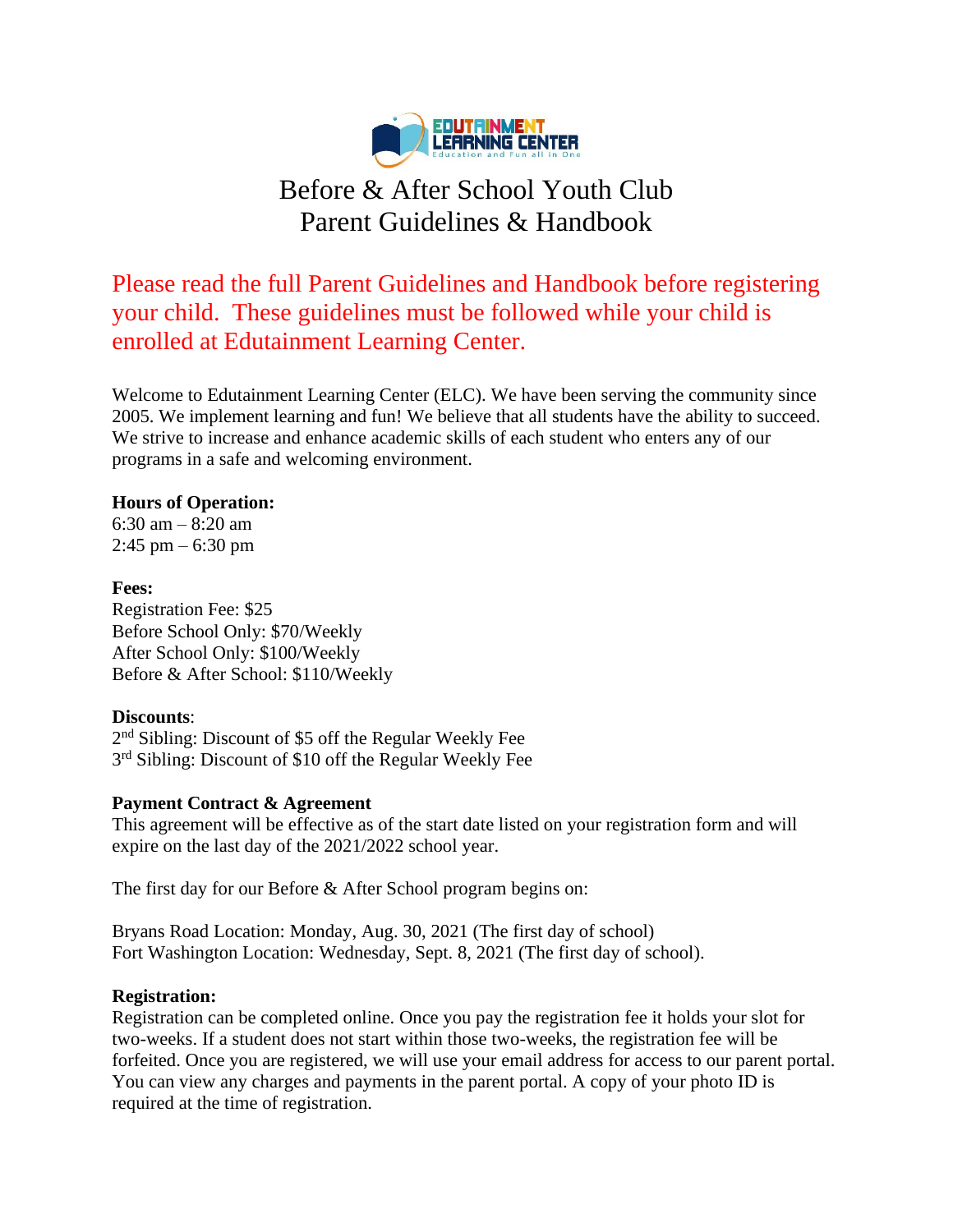#### **Payments & Late Fees:**

Payments are due on Fridays. You agree to pay your child's fee on Fridays before the next week starts. If your payment is returned for any reason, there will be a \$35 return fee charged to your account and an invoice will be sent by email. Payment will incur a \$10.00 late fee per day starting Saturday. All payments must be paid by Monday morning at 6:30 AM in order for your child to attend ELC. Your child will be automatically terminated if your payment is not received by 6:30 AM Monday morning. If payment is not received by Monday morning, your child will not be transported to or from school and no additional notice will be given due to nonpayment. You, the parent will be responsible to make other arrangements. Partial payments will not be accepted. Edutainment cannot guarantee your child's slot if he/she is terminated. Edutainment has a no-refund policy.

All students must be picked up by 6:30 p.m. A late fee of \$1.00 per minute will be charged starting at 6:30 p.m. Late fees are due at the time of pick-up and is paid directly to the staff on duty. If you are late three times during the school year (agreement dates), your child(ren) will be terminated from ELC.

Edutainment will open during Winter and Spring Break Camp if a minimum of 10 students signup for those weeks. When schools are out for winter and spring break, you are required to pay \$135.00 if your student will be attending ELC, during those weeks. If your child will not be attending winter or spring break camp, you are required to pay your regular scheduled weekly payment, regardless of if your child attends Edutainment Learning Center (ELC).

Your payments will be deducted through our automatic payment system. All parents must complete an online profile and set-up automatic payments.

#### **Closing Dates:**

ELC will be CLOSED on the following dates and you will be responsible for your regular membership tuition:

Labor Day: (September  $6<sup>th</sup>$ ) Native American Day (October  $11<sup>th</sup>$ ) Veteran's Day (November  $11<sup>th</sup>$ ) Thanksgiving Break (November 24<sup>th</sup> through November 26<sup>th</sup>) Christmas Break (December 24<sup>th</sup>) New Year's Eve (December 31<sup>st</sup>) Martin Luther King (January  $17<sup>th</sup>$ ) President's Day (February 21<sup>st</sup>) Easter Break: (April 15<sup>th</sup> through April 18th) Memorial Day (May  $30<sup>th</sup>$ )

Dates are subject to change.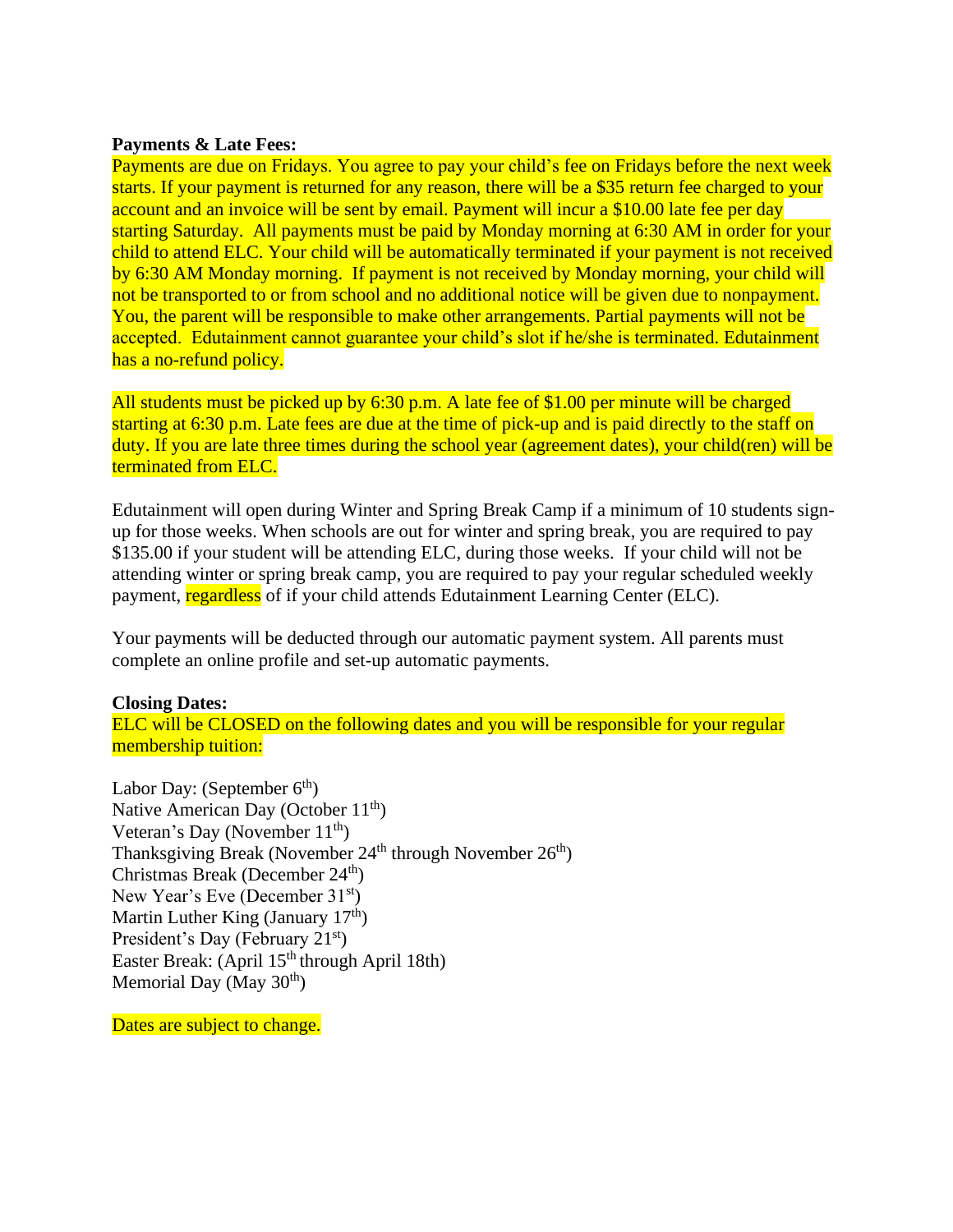#### **Inclement Weather**

Edutainment follows PG County Public School and Charles County Public School for inclement weather closings. If schools are closed, ELC will be closed. If schools have a delayed opening, ELC will have a delayed opening (8:30 am). If schools have an early dismissal, ELC will close at 5:00 pm. Late fees will begin at 5:01 pm. You are still required to pay full tuition during inclement weather closings.

## **School Closings NOT Due to Inclement Weather**

Edutainment will open from 6:30 am to 7:00 pm for school professional and planning days as a one-day camp if it is not on our list of closings. If a child attends ELC on these days, there will be an additional charge of \$20 per child for that day, due at the time of drop-off. The payment can be made via cashapp (\$YouthAvenues) or an invoice can be sent to the registered email address. If a child attends ELC when school gets out 2 hours early, there will be an additional charge of \$10.00 per child.

#### **Withdrawal**

You understand that enrollment for your child is for the dates listed above. You agree to give Edutainment a two-week withdrawal notice in writing, upon withdrawing your child from Edutainment. You understand that you must complete a withdrawal form and discuss your financial status with the supervisor to make certain that you have met all of your financial responsibilities. If this procedure is not followed, you will still be charged tuition for the last two-week period.

In the event of non-payment, collection action will be initiated and the parent/guardian will be responsible for all court fees and collection fees, including fees for collection agency.

There are no deductions of weekly payments for absences, holidays, vacations, medical conditions, and inclement weather closings.

## **Policies and Procedures**

#### **Emergencies**

In case of an emergency, you understand that every effort will be made to contact you. In **EMERGENCIES** requiring immediate medical attention, your child will be taken to the nearest hospital emergency room. You understand and authorize the responsible person at the center to have your child transported to that hospital.

#### **CPR & First Aid**

Note: Our staff members are CPR & First Aid certified and will administer basic assistance until the medics arrive if needed.

#### **Background Checks**

All staff undergo FBI and Maryland State Background checks. All staff undergo a background check for child abuse and neglect through the Maryland State Department of Human Resources.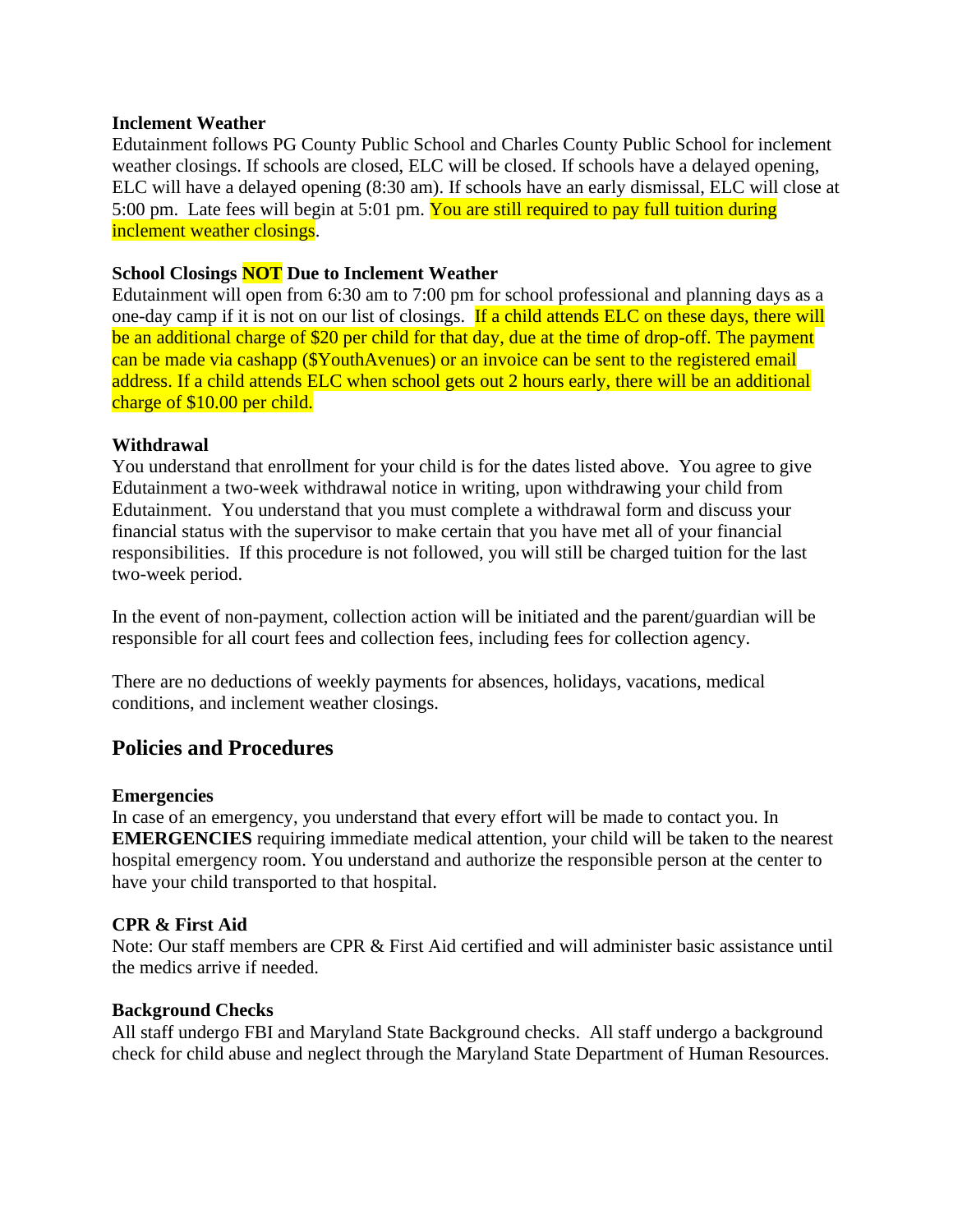## **Arrival & Departures**

Upon arrival and departure each parent is required to bring his/her child into and out of the building and see that the child is under supervision of a staff member before leaving the premises. Each child must be signed in and out daily on our sign in/out sheet.

#### **Transportation**

You grant permission for your child to be transported by van with Edutainment Learning Center to/from school. If your child will not need transportation on a specific day, please email, contact@edutainmentlearningcenter.com with the date, child's name and school before 12:00 PM. If your child is the only one at a particular school and we go to pick-up him/her, there will be a \$10 charge if we are not notified that your child will not be riding the van that day.

Edutainment will arrive at the schools to transport children at dismissal time. The van will leave at the time of the buses. If a student misses the van, a parent will be responsible for picking up the student. If the parent is unable to pick-up the child, and we have to go back to a school, there will be a \$10 charge to your account.

## **Sick Policy**

Students will be refused admittance or sent home from the program due to any illness, which keeps them from participating in activities. In the event of a serious illness or suspected contagious disease, a physician's written permission slip is required for the child to return to the program. When notified of a child's illness, a parent must pick up the child within one hour. If the parent is unable to pick up the child, alternate arrangements must be made. If we cannot reach the parent, we will call the emergency contacts listed on the child's authorized to pick-up list.

Students with allergies or any other condition will not be excluded from any activity during winter and spring break camp. If a student cannot participate during spring break and winter break, alternate services must be found.

#### **Medication Policy**

Edutainment Learning Center has a NO MEDICATION POLICY. We will not administer any medication to a child.

## **Meals**

Snacks are available for purchase or parents may provide packaged snacks for students.

#### **Miscellaneous**

If a student brings any property from home, he/she is responsible for the item. Although, we take every precaution possible to protect everyone's property, ELC will not be responsible for any item brought from home that is lost or broken. If your child should accidentally take property from the center that does not look familiar, please return it.

If any item in Edutainment is purposely broken, that child's parents will be responsible for paying for that item.